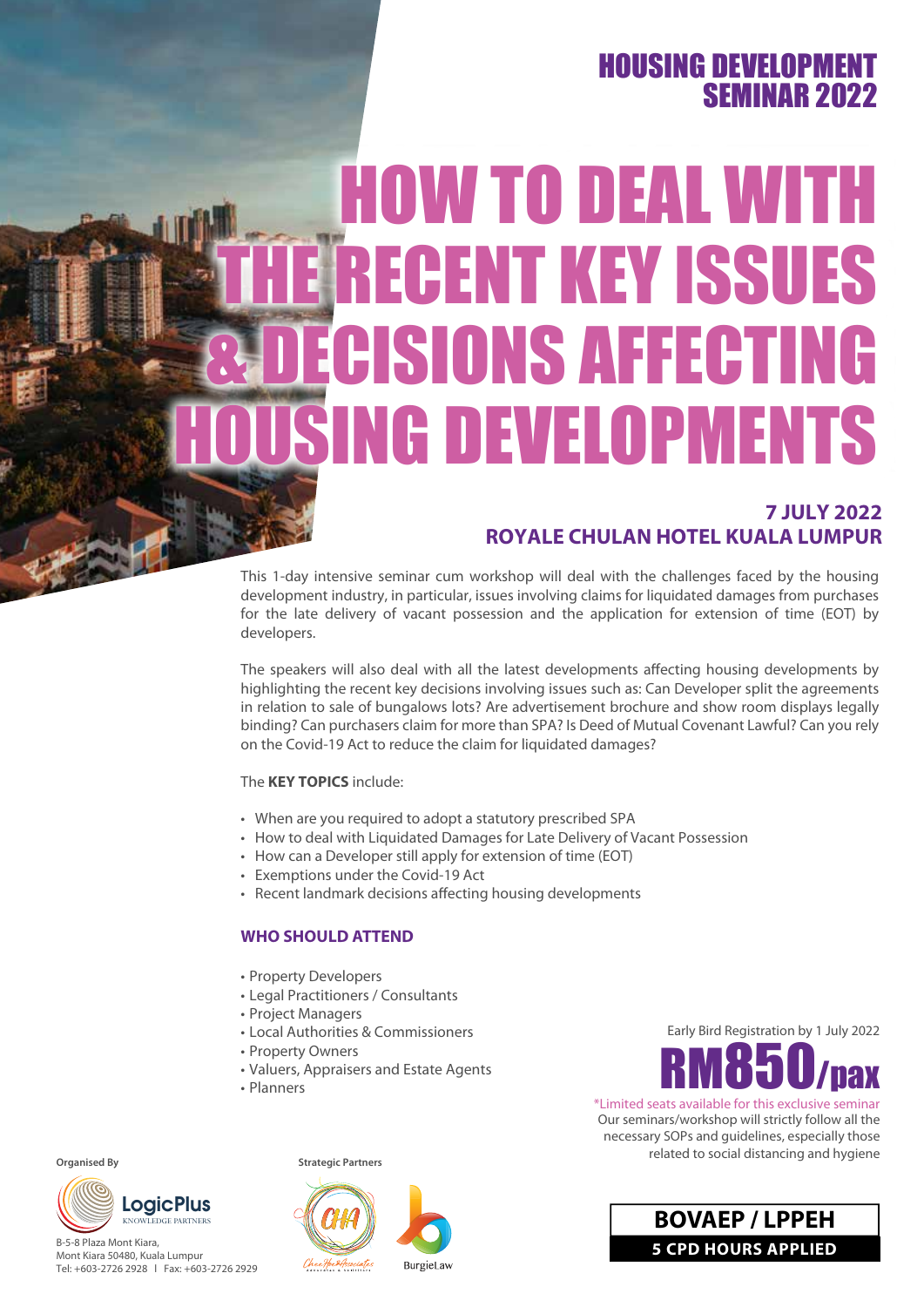|  |  |  | PROGRAMME |  |
|--|--|--|-----------|--|
|  |  |  |           |  |

| 9.00am - 10.30am  | When are you required to adopt a statutory prescribed SPA<br>• Relevant provisions of the Housing Development Act<br>• When was this introduced?<br>• When was the amendment made?<br>• How many types of schedule SPA are there?<br>• When to adopt the Schedule SPA?<br>• Workshop: to look at the clauses in Schedule H<br><b>Speaker: Lai Chee Hoe</b>                                                                                                                                                                                                                                                                                                                                                                                                                                                                                                                                                                                                                                                                                                                   |
|-------------------|------------------------------------------------------------------------------------------------------------------------------------------------------------------------------------------------------------------------------------------------------------------------------------------------------------------------------------------------------------------------------------------------------------------------------------------------------------------------------------------------------------------------------------------------------------------------------------------------------------------------------------------------------------------------------------------------------------------------------------------------------------------------------------------------------------------------------------------------------------------------------------------------------------------------------------------------------------------------------------------------------------------------------------------------------------------------------|
| 10.30am - 11.00am | Coffee Break                                                                                                                                                                                                                                                                                                                                                                                                                                                                                                                                                                                                                                                                                                                                                                                                                                                                                                                                                                                                                                                                 |
| 11.00am - 12.30pm | How to deal with Liquidated Damages for Late Delivery of Vacant Possession<br>• Extension of Time (EOT)<br>• What is the fixed period to complete a residential high-rise development?<br>• What is the fixed period to complete a landed development?<br>• Can we apply for more than 36 months?<br>• Is the 36 months extension valid in law?<br>• What is the principle behind the decision in the case of Ang Ming Lee<br>• What impact does it have on residential development<br>• Does it have impact on non-residential development?<br>• Exemption period under the Covid-19 Act                                                                                                                                                                                                                                                                                                                                                                                                                                                                                    |
|                   | <b>Speaker: Lai Chee Hoe</b>                                                                                                                                                                                                                                                                                                                                                                                                                                                                                                                                                                                                                                                                                                                                                                                                                                                                                                                                                                                                                                                 |
| 12.30pm - 1.30pm  | Networking Lunch                                                                                                                                                                                                                                                                                                                                                                                                                                                                                                                                                                                                                                                                                                                                                                                                                                                                                                                                                                                                                                                             |
| 1.30pm - 3.00pm   | How can a Developer still apply for extension of time (EOT)<br>• How to distinguish the case in Ang Ming Lee<br>• Can an EOT be still valid in law?<br>• What are the key factors to look at?<br>• Does the Controller still have power to grant an EOT?<br>• Does the Minister have power to grant an EOT?<br>• What to do when purchasers filed an action against the Developer for LAD starting from 36 month<br>onwards?<br>• What are the possible defences?<br>• What are the cases we can refer to?<br>• Can we file a 3rd party action against the Minister and Controller?<br>• Recent cases on EOT<br>• Exemption period under the Covid-19 Act<br><b>Speaker: Lai Chee Hoe</b>                                                                                                                                                                                                                                                                                                                                                                                    |
| 3.00pm - 3.30pm   | Tea Break                                                                                                                                                                                                                                                                                                                                                                                                                                                                                                                                                                                                                                                                                                                                                                                                                                                                                                                                                                                                                                                                    |
| 3.30pm - 5.00pm   | Recent decisions affecting Housing Developments - Is the industry ready for it?<br>• Cardinal Principles Governing Interpretation of Housing Legislations.<br>• Can Developer split the agreements in relation to sale of bungalows lots?<br>• Legality of supplementary agreement to standard spa (SCHEDULE G AND H).<br>• Is the advertisement brochure and show room displays legally binding in light of the recent Federal<br>Court case of Danga Bay.<br>• How to collect deposit lawfully (an analysis of FC decision of PJD Regency)<br>• Is Deed of Mutual Covenant Lawful?<br>• When purchaser can set off balance purchase price against LAD?<br>• Can purchasers claim for more than SPA?<br>• No changes thereto or deviations therefrom shall be made without the consent in writing of the<br>Purchaser except such as may be required by the Appropriate Authority (a discussion on the recent<br>FC decision of Masteron)<br>• Conflict between HDA Account Regulation and Agreement - which prevails?<br>• Are settlement Agreement Binding on Purchasers? |

## **Speaker: Dato' Pretam Singh Darshan Singh**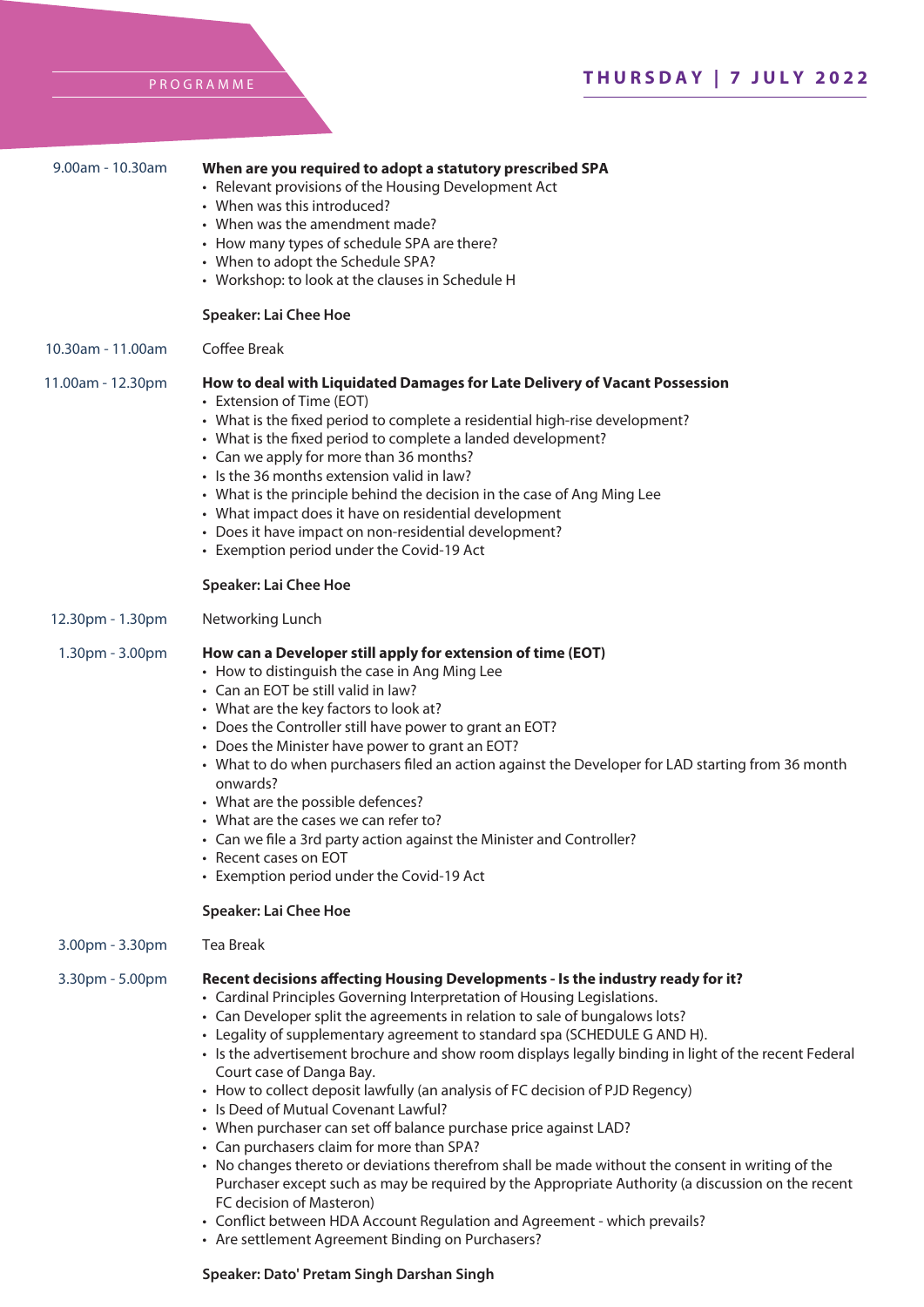

# **Lai Chee Hoe**

A Certificate of Legal Practice ("CLP") Book-prize winner, the founding partner of Chee Hoe & Associates, Mr Lai was admitted and enrolled as an advocate and solicitor of the High Court of Malaya in 2005. He was also the Chairperson of the Kuala Lumpur Bar Young Lawyers Committee. He acts for the Bar Council on various cases.

Mr Lai specialises in both civil and corporate litigation in particular strata management disputes. He also provides corporate advisory works and advises corporates on strata related pre-emptive actions. He argues complicated strata management issues in court regularly and is constantly sought after to provide trainings and talks. He acts for joint management committees (JMC), management corporations (MC) and developers. He is also the author of the book "Strata Management Practice & Procedure, 2019 Edition" published by CLJ Publication.

He also regularly updates Strata related cases on https://blog.burgielaw.com/. He was also the Chairperson of various Management Corporations in Kuala Lumpur and one of the development area he chaired, Solaris Dutamas recently won the best managed property in the mixed development category organised by the Edge.

He is also empanelled with the Asian International Arbitration Centre ("AIAC") as a chartered arbitrator (fellow of CIArb) and certified adjudicator.

He also sits in the focus committee to propose amendments to the Strata Management Act 2013 and the Strata Management (Maintenance & Management) Regulations 2015.



## **Dato' Pretam Singh Darshan Singh**

Dato' Pretam is the founder of Pretam Singh, Nor & Co. and has previously been serving as the President of the Tribunal for Home Buyers' Claim. He is a lawyer by profession and was previously a Senior Federal Counsel, Deputy Public Prosecutor with the Attorney General's Chambers and the legal advisor to several Government Ministries and agencies including KPKT.

His practice is highly regarded and recognised by major developers, bankers, financial institutions and GLCs in property and land matters.

He is also the President of Property Real Estate Lawyers Association. He is a well sought-after public speaker both locally and internationally. He is a major contributor of articles on property related issues to the social and print media.